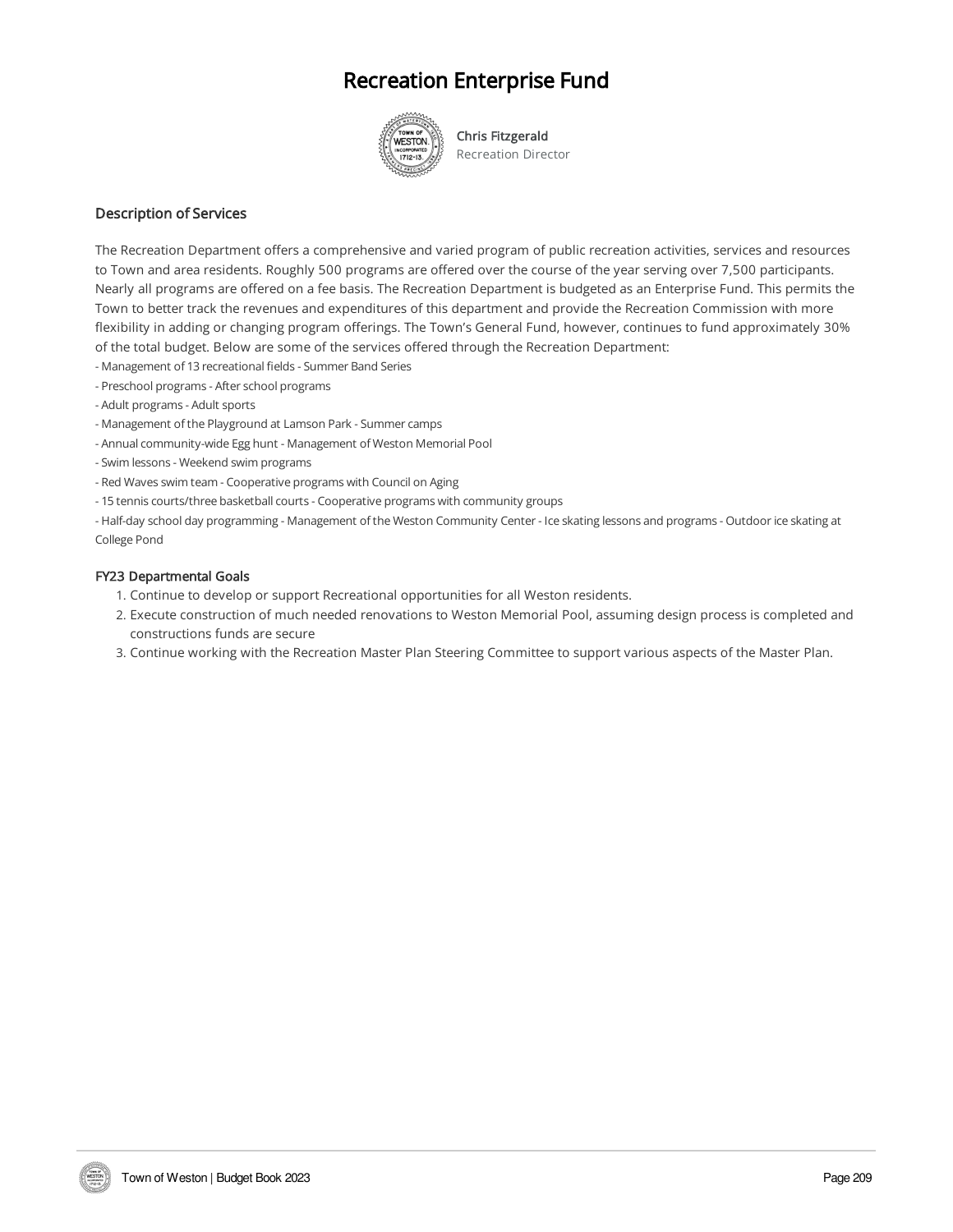## Organizational Chart

Hierarchal structure and total FTE summary for the department.



## Staffing Table

Departmental positions and total FTE count for the current year and past three years.

| Staffing Levels (excludes seasonal staff) | FY20<br><b>Funded</b> | <b>FY21</b><br><b>Funded</b> | FY22 | <b>FY23</b><br><b>Funded Recommended</b> |
|-------------------------------------------|-----------------------|------------------------------|------|------------------------------------------|
| <b>Recreation Director</b>                |                       |                              |      |                                          |
| <b>Assistant Director</b>                 |                       |                              |      |                                          |
| Program Coordinator                       |                       |                              |      |                                          |
| Maintenance Supervisor                    |                       |                              |      |                                          |
| Office Coordinator                        |                       |                              |      |                                          |
| <b>Administrative Assistant</b>           |                       |                              |      |                                          |
| Custodian                                 |                       |                              |      |                                          |
| <b>Total FTE</b>                          |                       |                              |      |                                          |

Expenditures Summary



**TOWN OF**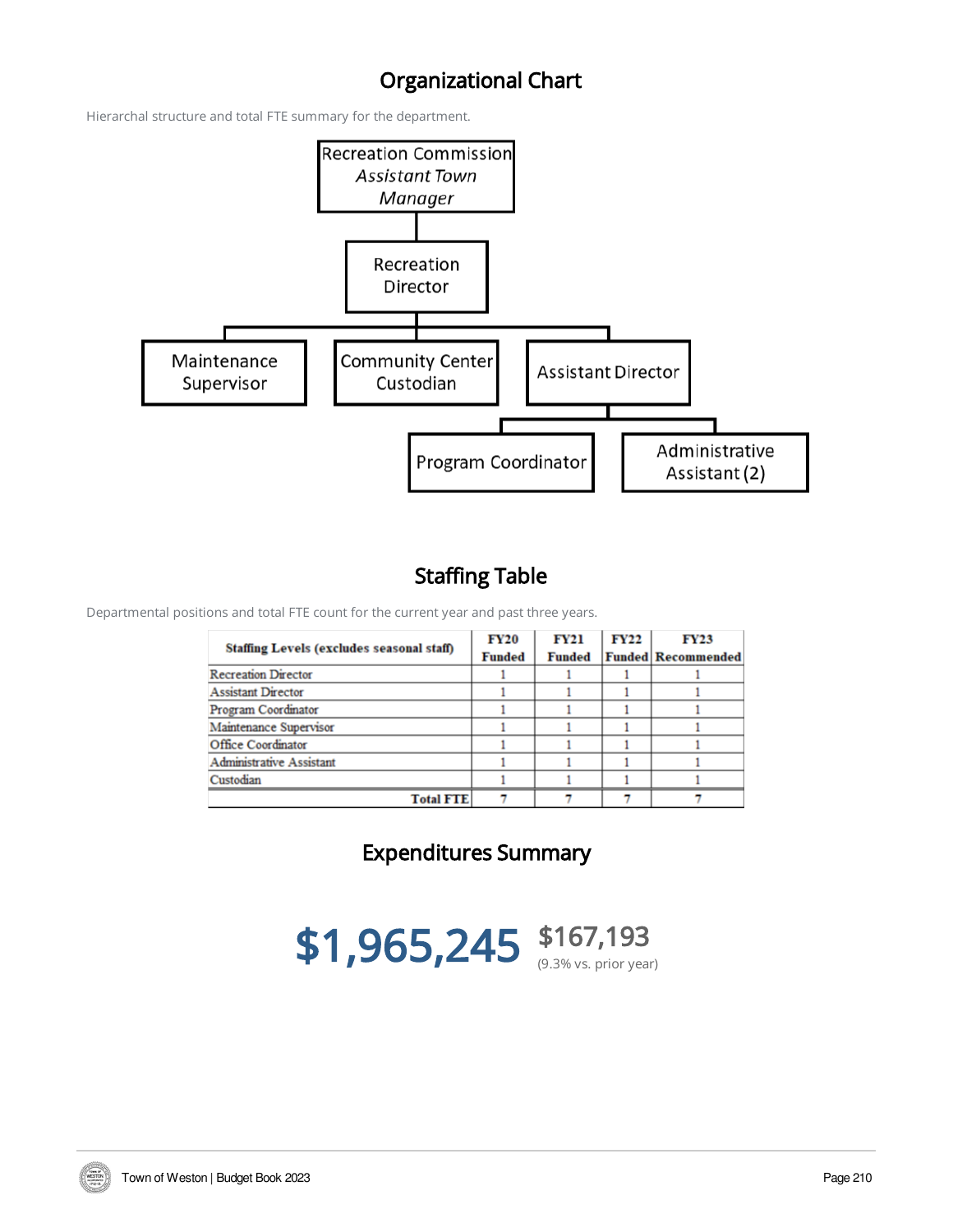

#### Recreation Enterprise Fund (Tab 15) Proposed and Historical Budget vs. Actual

# Expenditures by Expense Type

Budgeted Expenditures by Expense Type



WESTON.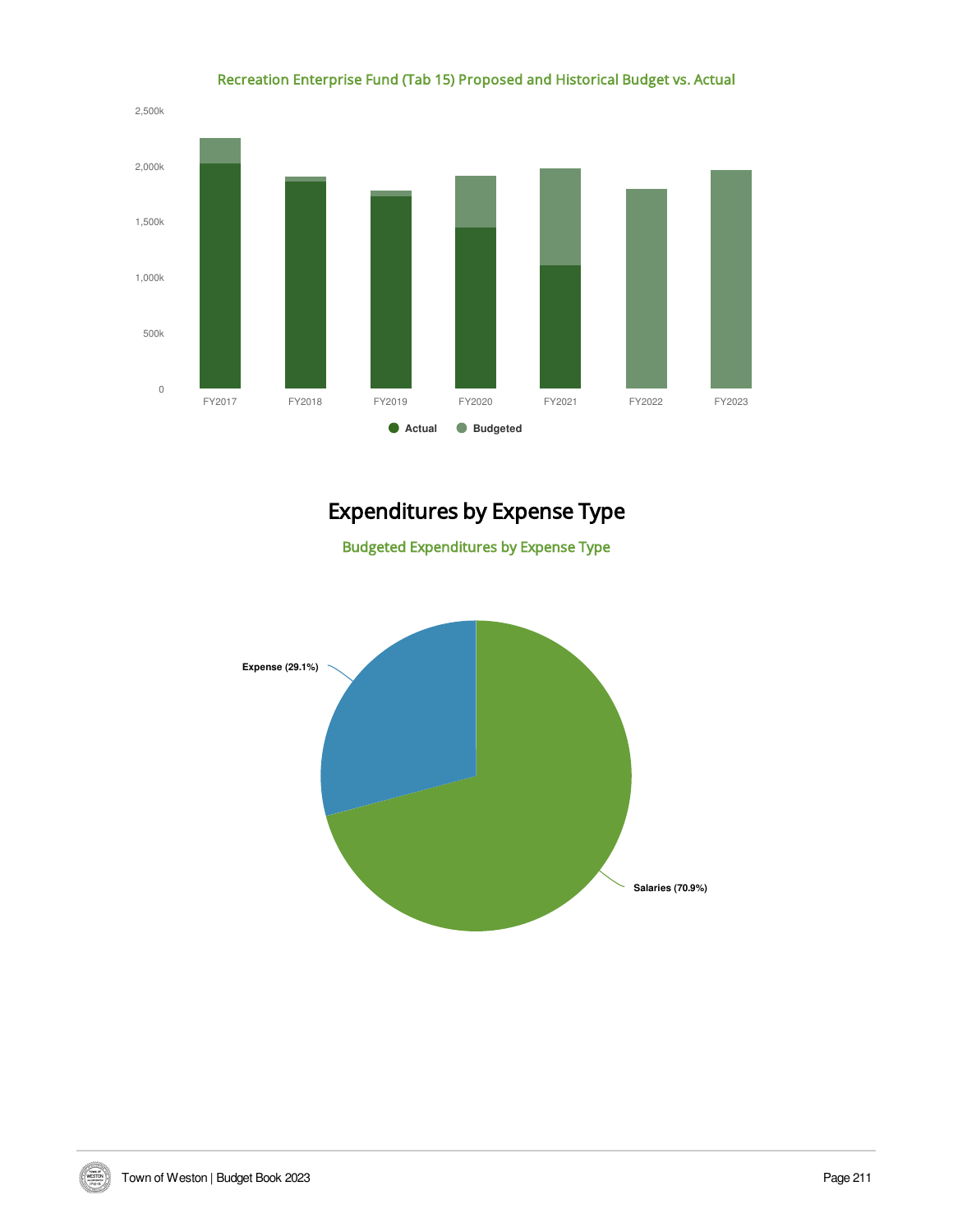Budgeted and Historical Expenditures by Expense Type



Grey background indicates budgeted figures.

| Name                                            | FY2020<br>Actual | FY2021 Amended<br><b>Budget</b> | FY2021<br>Actual | FY2022 Amended<br><b>Budget</b> | FY2023<br><b>Budgeted</b> | $($ \$<br>Change) | (%<br>Change) |
|-------------------------------------------------|------------------|---------------------------------|------------------|---------------------------------|---------------------------|-------------------|---------------|
| <b>Expense Objects</b>                          |                  |                                 |                  |                                 |                           |                   |               |
| <b>Salaries</b>                                 |                  |                                 |                  |                                 |                           |                   |               |
| <b>Recreation Enterprise</b>                    |                  |                                 |                  |                                 |                           |                   |               |
| <b>REGULAR COMPENSATION</b>                     | \$87,840         | \$0                             | \$1,024          | \$0                             | \$0                       | \$0               | 0%            |
| <b>OVER-TIME COMPENSATION</b>                   | \$0              | \$1,825                         | \$0              | \$1,825                         | \$1,825                   | \$0               | 0%            |
| TEMP/SEASONAL<br>COMPENSATION                   | \$1,965          | \$17,450                        | \$387            | \$10,000                        | \$5,000                   | $-$ \$5,000       | $-50%$        |
| <b>WCC - EVENT SUPERVISOR</b><br><b>EXPENSE</b> | \$3,818          | \$8,500                         | \$0              | \$5,000                         | \$8,500                   | \$3,500           | 70%           |
| <b>REGULAR COMPENSATION</b>                     | \$233,021        | \$586,309                       | \$585,889        | \$586,524                       | \$609,216                 | \$22,692          | 3.9%          |
| <b>OVER-TIME COMPENSATION</b>                   | \$0              | \$6,903                         | \$0              | \$6,000                         | \$2,000                   | $-$4,000$         | $-66.7%$      |
| <b>TEMP/SEASONAL</b><br>COMPENSATION            | \$0              | \$1,700                         | \$0              | \$1,000                         | \$1,700                   | \$700             | 70%           |
| SALARY EXPENSE - COLA                           | \$0              | \$7,271                         | \$0              | \$7,271                         | \$0                       | $-$7,271$         | $-100%$       |
| <b>REGULAR COMPENSATION</b>                     | \$13,324         | \$0                             | \$0              | \$0                             | \$0                       | \$0               | 0%            |
| TEMP/SEASONAL<br>COMPENSATION                   | \$26,770         | \$45,000                        | \$14,496         | \$33,000                        | \$33,000                  | \$0               | 0%            |
| <b>REGULAR COMPENSATION</b>                     | \$28,931         | \$0                             | \$0              | \$0                             | \$0                       | \$0               | 0%            |
| TEMP/SEASONAL<br>COMPENSATION                   | \$230,092        | \$247,800                       | \$100,232        | \$235,000                       | \$275,000                 | \$40,000          | 17%           |
| <b>REGULAR COMPENSATION</b>                     | \$2,017          | \$0                             | \$0              | \$0                             | \$0                       | \$0               | 0%            |

WESTON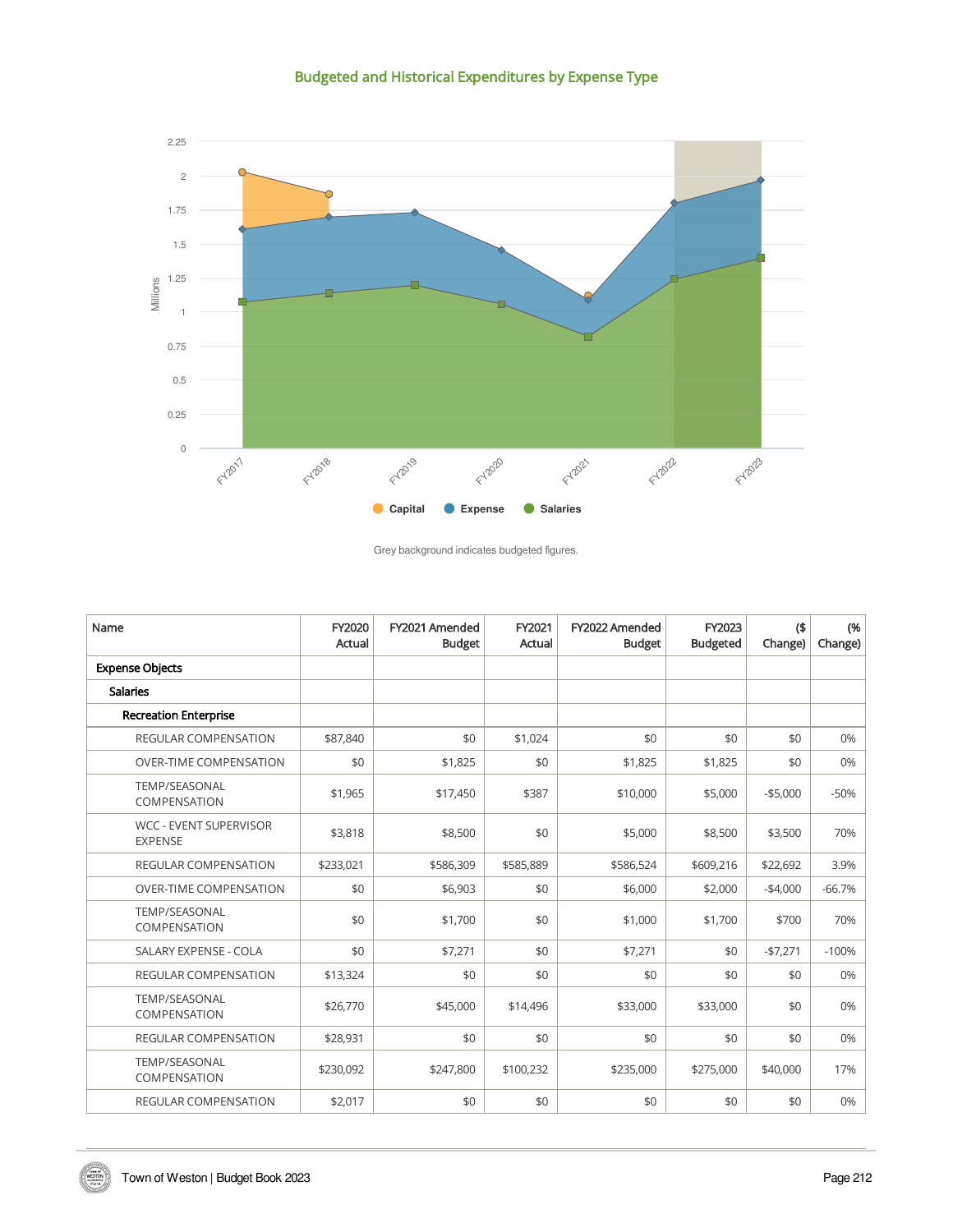| Name                                 | FY2020<br>Actual | FY2021 Amended<br><b>Budget</b> | FY2021<br>Actual | FY2022 Amended<br><b>Budget</b> | FY2023<br><b>Budgeted</b> | $($ \$<br>Change) | (%<br>Change) |
|--------------------------------------|------------------|---------------------------------|------------------|---------------------------------|---------------------------|-------------------|---------------|
| <b>TEMP/SEASONAL</b><br>COMPENSATION | \$6,496          | \$13,440                        | \$4,982          | \$13,440                        | \$15,170                  | \$1,730           | 12.9%         |
| REGULAR COMPENSATION                 | \$1,619          | \$0                             | \$0              | \$0                             | \$0                       | \$0               | 0%            |
| TEMP/SEASONAL<br>COMPENSATION        | \$22,627         | \$30,905                        | \$1,516          | \$20,000                        | \$31,350                  | \$11,350          | 56.8%         |
| REGULAR COMPENSATION                 | \$5,043          | \$0                             | \$0              | \$0                             | \$0                       | \$0               | 0%            |
| <b>TEMP/SEASONAL</b><br>COMPENSATION | \$18,487         | \$17,496                        | \$23,896         | \$12,000                        | \$9,408                   | $-$2,592$         | $-21.6%$      |
| <b>REGULAR COMPENSATION</b>          | \$25,817         | \$0                             | \$0              | \$0                             | \$0                       | \$0               | 0%            |
| TEMP/SEASONAL<br>COMPENSATION        | \$101,835        | \$127,420                       | \$35,507         | \$127,420                       | \$185,604                 | \$58,184          | 45.7%         |
| SALARIES-ALL OTHER                   | \$278            | \$0                             | \$0              | \$0                             | \$0                       | \$0               | 0%            |
| REGULAR COMPENSATION                 | \$1,619          | \$0                             | \$0              | \$0                             | \$0                       | \$0               | 0%            |
| <b>TEMP/SEASONAL</b><br>COMPENSATION | \$21,282         | \$38,462                        | \$7,388          | \$28,462                        | \$39,225                  | \$10,763          | 37.8%         |
| <b>REGULAR COMPENSATION</b>          | \$1,619          | \$0                             | \$0              | \$0                             | \$0                       | \$0               | 0%            |
| TEMP/SEASONAL<br>COMPENSATION        | \$71,321         | \$79,300                        | \$15,388         | \$65,000                        | \$69,710                  | \$4,710           | 7.2%          |
| <b>REGULAR COMPENSATION</b>          | \$2,709          | \$0                             | \$383            | \$0                             | \$0                       | \$0               | 0%            |
| TEMP/SEASONAL<br>COMPENSATION        | \$86,069         | \$11,287                        | \$678            | \$6,000                         | \$6,000                   | \$0               | 0%            |
| REGULAR COMPENSATION                 | \$1,295          | \$0                             | \$0              | \$0                             | \$0                       | \$0               | 0%            |
| <b>TEMP/SEASONAL</b><br>COMPENSATION | \$443            | \$16,065                        | \$0              | \$10,000                        | \$12,825                  | \$2,825           | 28.3%         |
| <b>REGULAR COMPENSATION</b>          | \$1,619          | \$0                             | \$0              | \$0                             | \$0                       | \$0               | 0%            |
| <b>TEMP/SEASONAL</b><br>COMPENSATION | \$14,232         | \$21,360                        | \$3,722          | \$15,500                        | \$23,940                  | \$8,440           | 54.5%         |
| <b>REGULAR COMPENSATION</b>          | \$10,086         | \$0                             | \$0              | \$0                             | \$0                       | \$0               | 0%            |
| <b>TEMP/SEASONAL</b><br>COMPENSATION | \$33,999         | \$35,815                        | \$24,128         | \$35,815                        | \$49,842                  | \$14,027          | 39.2%         |
| TEMP/SEASONAL<br>COMPENSATION        | \$0              | \$19,840                        | \$0              | \$19,840                        | \$13,225                  | $-$6,615$         | $-33.3%$      |
| Total Recreation Enterprise:         | \$1,056,273      | \$1,334,148                     | \$819,615        | \$1,239,097                     | \$1,392,540               | \$153,443         | 12.4%         |
| <b>Total Salaries:</b>               | \$1,056,273      | \$1,334,148                     | \$819,615        | \$1,239,097                     | \$1,392,540               | \$153,443         | 12.4%         |
|                                      |                  |                                 |                  |                                 |                           |                   |               |
| Expense                              |                  |                                 |                  |                                 |                           |                   |               |
| <b>Recreation Enterprise</b>         |                  |                                 |                  |                                 |                           |                   |               |
| <b>ELECTRICITY</b>                   | \$16,350         | \$30,000                        | \$31,178         | \$28,500                        | \$30,000                  | \$1,500           | 5.3%          |
| NON-ENERGY UTILITY<br>(WATER)        | \$762            | \$1,000                         | \$557            | \$1,000                         | \$1,000                   | \$0               | 0%            |
| OIL & GAS                            | \$7,684          | \$10,500                        | \$7,836          | \$10,000                        | \$11,500                  | \$1,500           | 15%           |
| REPAIRS AND MAINTENANCE              | \$2,319          | \$15,000                        | \$862            | \$15,000                        | \$15,000                  | \$0               | 0%            |
| REPAIR/MAINT-CLEANING<br>EQUIP.      | \$407            | \$500                           | \$0              | \$500                           | \$2,000                   | \$1,500           | 300%          |
| TRASH REMOVAL                        | \$0              | \$1,800                         | \$0              | \$1,800                         | \$1,800                   | \$0               | 0%            |
| CONTRACT SERVICES/LABOR              | \$8,847          | \$15,000                        | \$10,048         | \$15,000                        | \$15,000                  | \$0               | 0%            |
| CLEANING & SUNDRY<br><b>SUPPLIES</b> | \$3,771          | \$4,000                         | \$2,315          | \$4,000                         | \$4,000                   | \$0               | 0%            |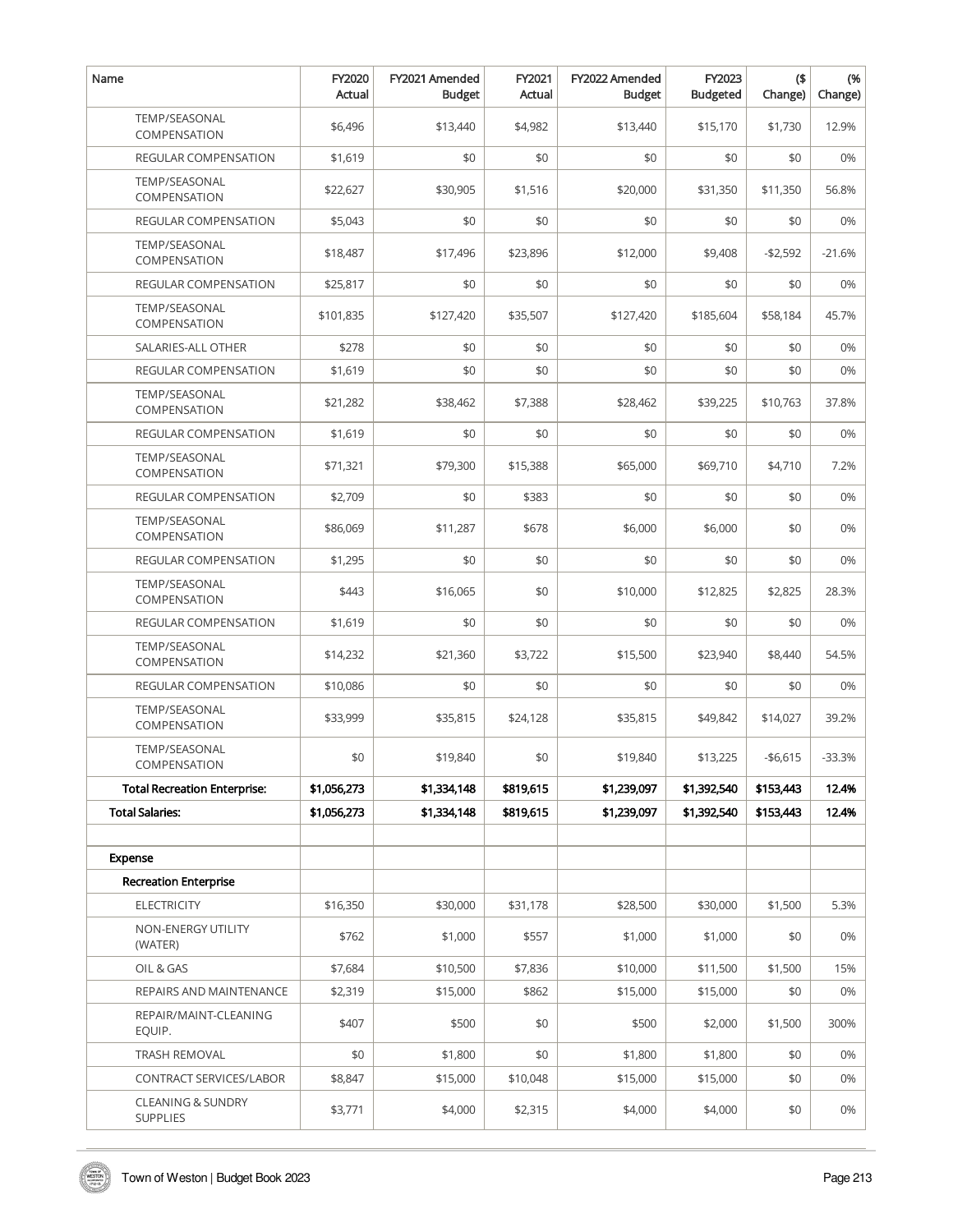| Name |                                                | FY2020<br>Actual | FY2021 Amended<br><b>Budget</b> | FY2021<br>Actual | FY2022 Amended<br><b>Budget</b> | FY2023<br><b>Budgeted</b> | $($ \$<br>Change) | (%<br>Change) |
|------|------------------------------------------------|------------------|---------------------------------|------------------|---------------------------------|---------------------------|-------------------|---------------|
|      | <b>ALL OTHER EXPENSE</b>                       | \$651            | \$750                           | \$380            | \$750                           | \$750                     | \$0               | 0%            |
|      | <b>COMPUTER HARDWARE</b><br>MAINTENANCE        | \$0              | \$1,000                         | \$1,909          | \$1,000                         | \$2,000                   | \$1,000           | 100%          |
|      | <b>COMPUTER SOFTWARE</b><br>MAINTENANCE        | \$622            | \$2,500                         | \$624            | \$1,500                         | \$1,500                   | \$0               | 0%            |
|      | <b>BANK SERVICE/CREDIT CARD</b><br><b>FEES</b> | \$24,610         | \$30,000                        | \$17,814         | \$22,000                        | \$22,000                  | \$0               | 0%            |
|      | PRINTING & ADVERTISING                         | \$33             | \$200                           | \$355            | \$200                           | \$200                     | \$0               | 0%            |
|      | EDUCATION AND TRAINING                         | \$25             | \$500                           | \$0              | \$500                           | \$500                     | \$0               | 0%            |
|      | <b>POSTAGE</b>                                 | \$1,806          | \$2,000                         | \$1,203          | \$2,000                         | \$2,000                   | \$0               | 0%            |
|      | <b>COMMUNICATIONS</b>                          | \$2,307          | \$4,200                         | \$2,436          | \$4,200                         | \$4,200                   | \$0               | 0%            |
|      | <b>STATIONERY</b>                              | \$0              | \$100                           | \$0              | \$100                           | \$0                       | $-$100$           | $-100%$       |
|      | PHOTOCOPYING                                   | \$1,665          | \$1,750                         | \$1,861          | \$1,750                         | \$1,750                   | \$0               | 0%            |
|      | <b>OFFICE SUPPLIES</b>                         | \$6,290          | \$6,000                         | \$2,888          | \$6,000                         | \$6,000                   | \$0               | 0%            |
|      | <b>FIRST AID SUPPLIES</b>                      | \$62             | \$500                           | \$200            | \$500                           | \$500                     | \$0               | 0%            |
|      | <b>IN-STATE TRAVEL</b>                         | \$150            | \$1,000                         | \$16             | \$1,000                         | \$1,000                   | \$0               | 0%            |
|      | <b>OUT-OF-STATE TRAVEL</b>                     | \$209            | \$750                           | \$0              | \$750                           | \$750                     | \$0               | 0%            |
|      | DUES AND SUBSCRIPTIONS                         | \$1,543          | \$1,500                         | \$1,164          | \$1,500                         | \$1,500                   | \$0               | 0%            |
|      | CONFERENCES                                    | \$1,415          | \$3,000                         | \$98             | \$3,000                         | \$3,000                   | \$0               | 0%            |
|      | ALL OTHER EXPENSE                              | \$3,174          | \$1,500                         | \$510            | \$1,500                         | \$1,500                   | \$0               | 0%            |
|      | <b>COMPUTER</b><br>HARDWARE/SOFTWARE           | \$92             | \$1,500                         | \$3,568          | \$1,500                         | \$0                       | -\$1,500          | $-100%$       |
|      | CONTRACT SERVICES/LABOR                        | \$6,775          | \$9,000                         | \$1,404          | \$7,000                         | \$10,000                  | \$3,000           | 42.9%         |
|      | PROGRAM SUPPLIES                               | \$6,196          | \$4,500                         | \$532            | \$4,000                         | \$4,000                   | \$0               | 0%            |
|      | <b>ALL OTHER EXPENSE</b>                       | \$0              | \$500                           | \$53             | \$500                           | \$500                     | \$0               | 0%            |
|      | CONTRACT SERVICES/LABOR                        | \$88,977         | \$130,000                       | \$57,956         | \$120,000                       | \$120,000                 | \$0               | 0%            |
|      | PROGRAM SUPPLIES                               | \$13,488         | \$15,500                        | \$2,332          | \$13,500                        | \$14,500                  | \$1,000           | 7.4%          |
|      | <b>ALL OTHER EXPENSE</b>                       | \$3,896          | \$1,200                         | \$0              | \$1,200                         | \$1,200                   | \$0               | 0%            |
|      | <b>CONTRACT SERVICES/LABOR</b>                 | \$4,091          | \$10,000                        | \$4,114          | \$9,000                         | \$10,000                  | \$1,000           | 11.1%         |
|      | PROGRAM SUPPLIES                               | \$1,045          | \$3,000                         | \$675            | \$2,500                         | \$4,000                   | \$1,500           | 60%           |
|      | ALL OTHER EXPENSE                              | \$157            | \$200                           | \$120            | \$200                           | \$1,000                   | \$800             | 400%          |
|      | PROFESSIONAL &<br><b>CONSULTING SERV</b>       | \$735            | \$1,250                         | \$33             | \$750                           | \$750                     | \$0               | 0%            |
|      | RECREATION UNIFORMS                            | \$0              | \$800                           | \$0              | \$500                           | \$1,200                   | \$700             | 140%          |
|      | PROGRAM SUPPLIES                               | \$695            | \$800                           | \$288            | \$800                           | \$800                     | \$0               | 0%            |
|      | ALL OTHER EXPENSE                              | \$88             | \$300                           | \$0              | \$300                           | \$300                     | \$0               | 0%            |
|      | FIELD TRIP EXPENSE                             | \$27,425         | \$27,000                        | \$970            | \$18,000                        | \$20,000                  | \$2,000           | 11.1%         |
|      | ENERGY (ELEC, OIL, GAS)                        | \$0              | \$15,955                        | \$0              | \$15,955                        | \$15,955                  | \$0               | 0%            |
|      | NON-ENERGY UTILITY<br>(WATER)                  | \$0              | \$5,000                         | \$0              | \$5,000                         | \$5,000                   | \$0               | 0%            |
|      | CHEMICALS/POOL SUPPLIES                        | \$0              | \$3,000                         | \$0              | \$3,000                         | \$3,000                   | \$0               | 0%            |
|      | ALL OTHER EXPENSE                              | \$1,884          | \$3,500                         | \$76             | \$2,500                         | \$2,500                   | \$0               | 0%            |
|      | <b>ELECTRICITY</b>                             | \$3,399          | \$10,000                        | \$6,841          | \$10,000                        | \$15,000                  | \$5,000           | 50%           |
|      | <b>WATER</b>                                   | \$2,041          | \$5,000                         | \$1,717          | \$5,000                         | \$5,000                   | \$0               | 0%            |
|      | REPAIRS AND MAINTENANCE                        | \$32,539         | \$43,000                        | \$24,345         | \$43,000                        | \$25,000                  | $-$18,000$        | $-41.9%$      |
|      | RECREATION UNIFORMS                            | \$0              | \$8,000                         | \$7,981          | \$8,000                         | \$9,000                   | \$1,000           | 12.5%         |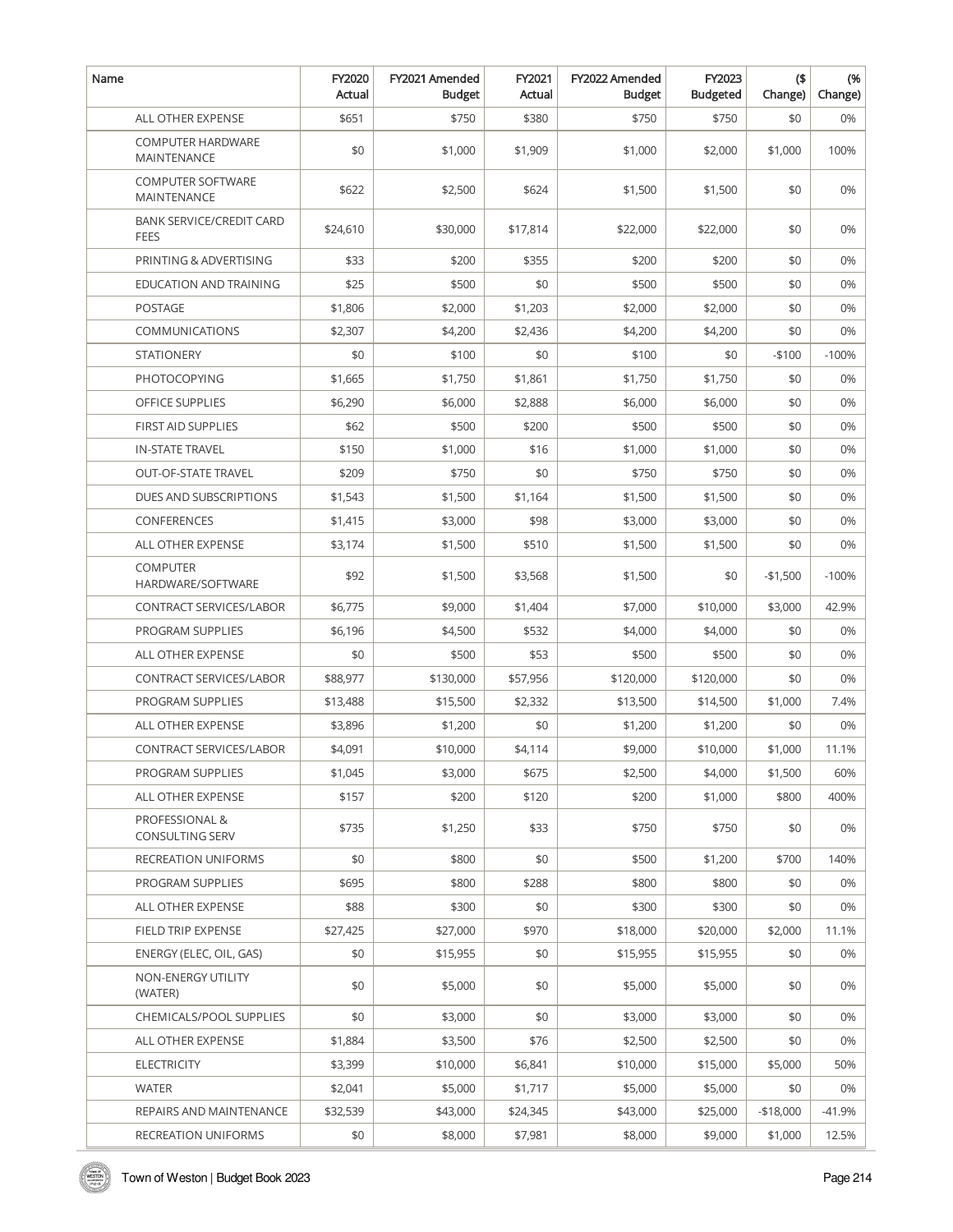| Name                                            | FY2020<br>Actual | FY2021 Amended<br><b>Budget</b> | FY2021<br>Actual | FY2022 Amended<br><b>Budget</b> | FY2023<br><b>Budgeted</b> | $($ \$<br>Change) | (%<br>Change) |
|-------------------------------------------------|------------------|---------------------------------|------------------|---------------------------------|---------------------------|-------------------|---------------|
| <b>CLEANING SUPPLIES</b>                        | \$477            | \$1,500                         | \$270            | \$1,500                         | \$2,000                   | \$500             | 33.3%         |
| <b>CHLORINE</b>                                 | \$10,315         | \$14,500                        | \$12,668         | \$14,500                        | \$15,000                  | \$500             | 3.4%          |
| <b>CHEMICALS</b>                                | \$1,568          | \$3,000                         | \$3,065          | \$3,000                         | \$3,500                   | \$500             | 16.7%         |
| PROGRAM SUPPLIES                                | \$1,527          | \$4,500                         | \$1,556          | \$4,500                         | \$4,500                   | \$0               | 0%            |
| ALL OTHER EXPENSE                               | \$5,424          | \$12,000                        | \$7,754          | \$12,000                        | \$10,000                  | $-$2,000$         | $-16.7%$      |
| PROFESSIONAL &<br><b>CONSULTING SERV</b>        | \$1,442          | \$3,000                         | \$417            | \$2,250                         | \$3,000                   | \$750             | 33.3%         |
| RECREATION UNIFORMS                             | \$0              | \$1,500                         | \$258            | \$1,000                         | \$1,200                   | \$200             | 20%           |
| <b>PROGRAM SUPPLIES</b>                         | \$1,068          | \$1,500                         | \$1,489          | \$1,500                         | \$1,500                   | \$0               | 0%            |
| ALL OTHER EXPENSE                               | \$249            | \$1,300                         | \$0              | \$1,300                         | \$1,300                   | \$0               | 0%            |
| PROFESSIONAL &<br><b>CONSULTING SERV</b>        | \$4,596          | \$6,000                         | \$458            | \$4,500                         | \$6,000                   | \$1,500           | 33.3%         |
| RECREATION UNIFORMS                             | \$0              | \$1,800                         | \$258            | \$1,200                         | \$1,800                   | \$600             | 50%           |
| PROGRAM SUPPLIES                                | \$1,732          | \$2,800                         | \$1,156          | \$2,300                         | \$2,800                   | \$500             | 21.7%         |
| ALL OTHER EXPENSE                               | \$479            | \$1,000                         | \$883            | \$1,000                         | \$1,000                   | \$0               | 0%            |
| FIELD TRIP EXPENSE                              | \$16,135         | \$14,000                        | \$0              | \$9,000                         | \$14,000                  | \$5,000           | 55.6%         |
| ENERGY (ELEC, OIL, GAS)                         | \$1,381          | \$1,000                         | \$1,241          | \$1,000                         | \$1,000                   | \$0               | 0%            |
| REPAIRS AND MAINTENANCE                         | \$5,726          | \$30,000                        | \$9,012          | \$30,000                        | \$26,500                  | $- $3,500$        | $-11.7%$      |
| REPAIR/MAINT-<br>VEHICLES/EQUIP                 | \$8,183          | \$4,000                         | \$1,777          | \$4,000                         | \$5,500                   | \$1,500           | 37.5%         |
| RENT-EQUIPMENT                                  | \$2,876          | \$3,200                         | \$2,752          | \$3,200                         | \$3,200                   | \$0               | 0%            |
| CONTRACT SERVICES/LABOR                         | \$0              | \$3,000                         | \$0              | \$1,000                         | \$1,000                   | \$0               | 0%            |
| <b>CLEANING &amp; SUNDRY</b><br><b>SUPPLIES</b> | $-5791$          | \$1,200                         | \$523            | \$800                           | \$800                     | \$0               | 0%            |
| <b>LOAM</b>                                     | \$0              | \$250                           | \$0              | \$250                           | \$250                     | \$0               | 0%            |
| <b>FERTILIZERS &amp; SEEDS</b>                  | \$0              | \$1,000                         | \$109            | \$1,000                         | \$1,000                   | \$0               | 0%            |
| <b>VEHICULAR SUPPLIES</b>                       | \$2,420          | \$4,500                         | \$3,641          | \$4,500                         | \$4,500                   | \$0               | 0%            |
| <b>EQUIPMENT</b>                                | \$485            | \$0                             | \$978            | \$0                             | \$0                       | \$0               | 0%            |
| PROFESSIONAL &<br>CONSULTING SERV               | \$427            | \$400                           | \$0              | \$400                           | \$500                     | \$100             | 25%           |
| RECREATION UNIFORMS                             | \$0              | \$850                           | \$0              | \$650                           | \$650                     | \$0               | 0%            |
| PROGRAM SUPPLIES                                | \$192            | \$300                           | \$77             | \$300                           | \$300                     | \$0               | 0%            |
| ALL OTHER EXPENSE                               | -\$5             | \$250                           | \$0              | \$250                           | \$250                     | \$0               | 0%            |
| <b>FIELD TRIP EXPENSE</b>                       | \$16,921         | \$12,000                        | \$0              | \$8,000                         | \$10,000                  | \$2,000           | 25%           |
| PROFESSIONAL &<br><b>CONSULTING SERV</b>        | \$685            | \$700                           | \$417            | \$700                           | \$1,000                   | \$300             | 42.9%         |
| <b>RECREATION UNIFORMS</b>                      | \$0              | \$1,000                         | \$136            | \$750                           | \$850                     | \$100             | 13.3%         |
| PROGRAM SUPPLIES                                | \$436            | \$1,200                         | \$779            | \$1,200                         | \$1,200                   | \$0               | 0%            |
| ALL OTHER EXPENSE                               | \$682            | \$1,000                         | \$612            | \$1,000                         | \$1,000                   | \$0               | 0%            |
| FIELD TRIP EXPENSE                              | \$4,825          | \$5,000                         | \$0              | \$3,500                         | \$5,000                   | \$1,500           | 42.9%         |
| TRANSPORTATION SERVICES                         | \$0              | \$300                           | \$0              | \$300                           | \$300                     | \$0               | 0%            |
| RED WAVES UNIFORMS                              | \$1,752          | \$1,000                         | \$0              | \$1,000                         | \$1,500                   | \$500             | 50%           |
| PROGRAM SUPPLIES                                | \$4,214          | \$4,500                         | \$1,502          | \$4,500                         | \$4,500                   | \$0               | 0%            |
| <b>DUES</b>                                     | \$1,845          | \$1,200                         | \$0              | \$1,200                         | \$2,500                   | \$1,300           | 108.3%        |
| ALL OTHER EXPENSE                               | \$1,099          | \$500                           | \$38             | \$500                           | \$500                     | \$0               | 0%            |